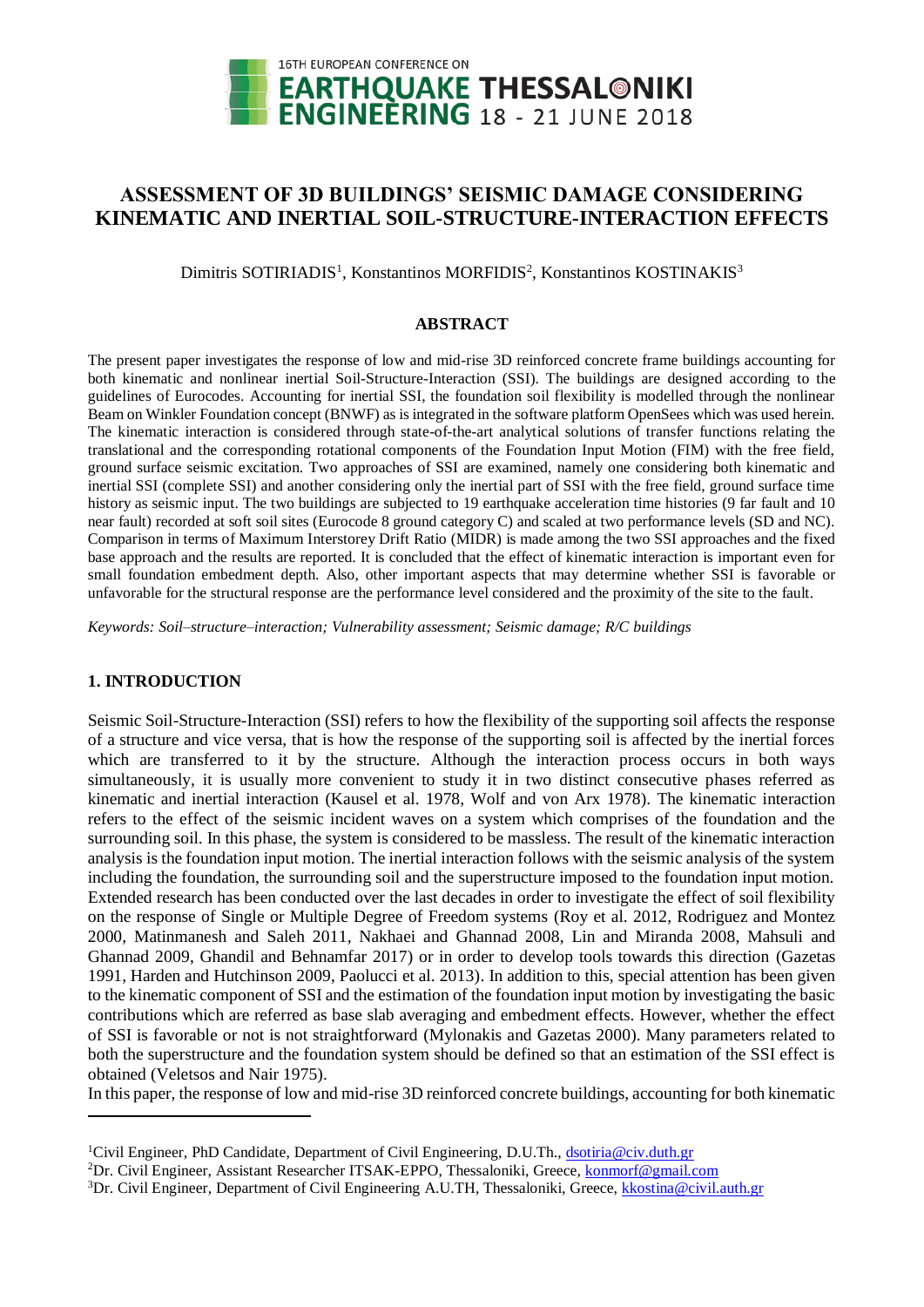and inertial Soil-Structure-Interaction (SSI), is investigated. The buildings' set includes frame systems as defined per EN1998-1 (2005). The foundation system of each building consists of individual footings and link beams. The buildings were designed according to the EN1992-1-1 (2005) and EN1998-1 (2005) provisions accounting for foundation flexibility. The buildings under investigation were also investigated in the past, through Nonlinear Time history Analyses, in order to highlight the effect of nonlinear SSI on their damage index in comparison with analyses where no SSI consideration was taken at all. These analyses included only consideration of inertial SSI that is the effect of foundation flexibility on the response of the superstructure. This was made through nonlinear modeling of the footing with the utilization of the BNWF (Beam on Nonlinear Winkler Foundation) approach (Harden and Hutchinson 2009). The earthquake excitation included a set of free field, translational earthquake acceleration records, covering a wide range of characteristics, applied at the base of the buildings.

In the present study, the free field earthquake acceleration records are modified in the frequency domain to account for embedment effects and corresponding rotational components of earthquake excitation are obtained due to kinematic SSI. The modification and calculation of excitation components is made through the stateof-the-art methods used in practice and described in the corresponding literature (Mylonakis et al. 2006). After modification of the translational excitation records and calculation of the rotational components in the frequency domain, the resulting earthquake excitation is transformed back to the time domain to obtain the foundation input motion to be used in the Nonlinear Time History Analyses (NTHA). The comparison to be presented mainly refers to the damage index of the buildings which is represented by the Maximum Interstorey Drift Ratio (MIDR). The comparison is twofold since it is made both between the approach considering complete SSI (kinematic and inertial) and the approach which considers only inertial SSI and between the complete SSI approach and the no SSI approach as well. Thus, quantification of the SSI components effect is possible for the present set of realistic R/C buildings layouts designed according to the modern building codes.

# **2. MODELING OF NONLINEAR SOIL-STRUCTURE INTERACTION**

#### *2.1. Inertial soil-structure Interaction*

The Beam on Nonlinear Winkler Foundation (BNWF) model, included in Harden and Hutchinson (2009), was implemented to model the foundation. The BNWF model is a classic Winkler spring model which captures some basic characteristics of foundation response by using a number of springs with appropriate constitutive laws and elements. A representation of BNWF along with the associated nomenclature is shown in Figure 1. The basic expressions used to calculate the properties of the foundation model are presented in Table 1.



Figure 1. (a) Graphical representation of BNWF model and associated study parameters and (b) nomenclature for displacements and loads (Source: Harden and Hutchinson 2009)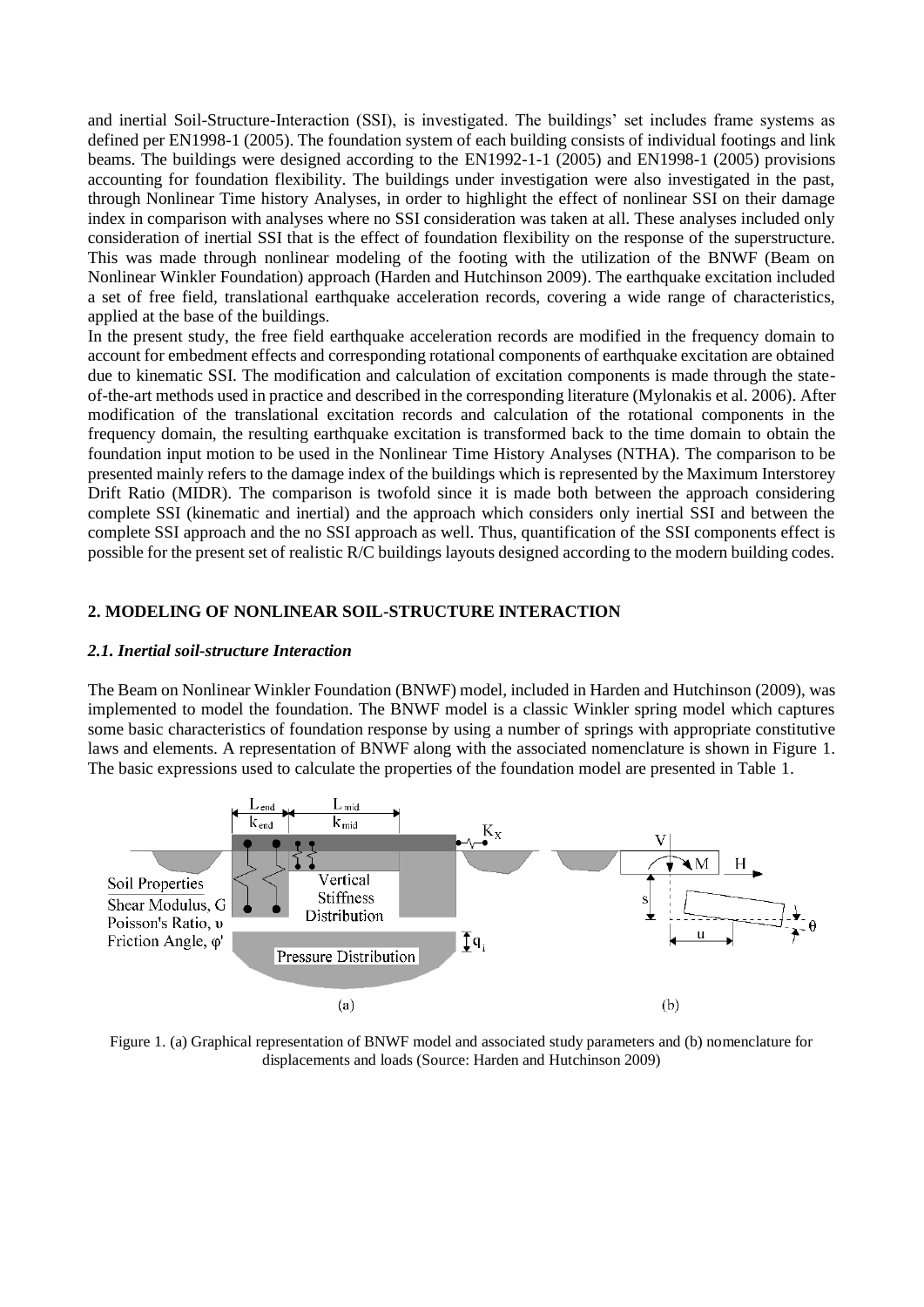| <b>Model Component</b>    | <b>Associated property</b>                                                                   | <b>Expression</b>                                                                                                                                                                                                                                                                                                                  |  |  |  |  |  |  |
|---------------------------|----------------------------------------------------------------------------------------------|------------------------------------------------------------------------------------------------------------------------------------------------------------------------------------------------------------------------------------------------------------------------------------------------------------------------------------|--|--|--|--|--|--|
|                           | Elastic stiffness                                                                            | $K_Z = K_{z,Gazetas}e^{-1.374 \ln(Q_{ULT}/G_{int}A)-3.5}$                                                                                                                                                                                                                                                                          |  |  |  |  |  |  |
|                           | End Length                                                                                   | $L_e = \frac{L}{2} \Big( 1 - (1 - C_{R-V}^K)^{\frac{1}{3}} \Big)$<br>$C_{R-V,x}^K = \frac{K_{\theta y} - \frac{\kappa_Z}{4} I_y}{K_{\theta y}}$ $C_{R-V,y}^K = \frac{K_{\theta x} - \frac{\kappa_Z}{4} I_x}{K_{\theta y}}$                                                                                                         |  |  |  |  |  |  |
|                           | Mid region subgrade<br>reaction modulus                                                      | $k_{mid} = K_z/A$                                                                                                                                                                                                                                                                                                                  |  |  |  |  |  |  |
| <b>Vertical springs</b>   | Edge region subgrade<br>reaction modulus                                                     | $k_{end,x} = k_{mid} + \frac{\kappa_{\theta y}}{l_{v}} C_{R-V}^{K}$ $k_{end,y} = k_{mid} + \frac{\kappa_{\theta x}}{l_{v}} C_{R-V}^{K}$                                                                                                                                                                                            |  |  |  |  |  |  |
|                           | Bearing capacity                                                                             | $q(x) = cN_c + q_hN_aD + q_v(x)$<br>$q_{\gamma}(x) = \frac{1}{2} \gamma L N_{\gamma} \left[ F_{qi} + \frac{6}{L^2} \left( 1 - F_{qi} \right) \left( \frac{L^2}{4} - x^2 \right) \right]$<br>$F_{qi} = \frac{q_{edge}}{q_{max}} = \frac{1}{2} \left( \tan \varphi' + \frac{1}{F_{\text{cyl}}} \right)$<br>If $F_{SV}$ < 4.0, FO=1.0 |  |  |  |  |  |  |
|                           | Seismic bearing capacity<br>reduction factor                                                 | If $4.0 \leq F_{SV} \leq 6.0$ , $FQ = (FQ^{U} + FQ^{L})/2$<br>If $F_{SV} > 6.0$ , $FQ = FQ^L$ .                                                                                                                                                                                                                                    |  |  |  |  |  |  |
|                           | Elastic stiffness                                                                            | $K_X = K_{X \text{ Gazeta}}(0.312 F_{SV} + 1.134)$                                                                                                                                                                                                                                                                                 |  |  |  |  |  |  |
|                           | Friction resistance<br>(pure frictional soil)                                                | $V_{fr} = N \tan(\varphi_{cs})$                                                                                                                                                                                                                                                                                                    |  |  |  |  |  |  |
| <b>Horizontal springs</b> | Friction resistance<br>(pure frictional soil)<br>Cohesion resistance<br>(pure cohesive soil) | $\varphi_{cs} = \varphi' - 3(Dr(10 - \ln(\sigma'_{v}/p_{a})) - 1)$<br>$V_c = \left(\frac{2}{3}c\right)A_{foot}$                                                                                                                                                                                                                    |  |  |  |  |  |  |
| <b>Viscous dampers</b>    | <b>Radiation Damping</b><br>(Gazetas 1991)                                                   | $Cz = \rho V_{La}$ Afoot<br>$C_x=C_y=\rho V_s$ Afoot<br>$C_{rx}=C_{ry}=0$                                                                                                                                                                                                                                                          |  |  |  |  |  |  |

Table 1. Basic expressions used for the calculation of the BNWF foundation model (Harden and Hutchinson 2009).

The BNWF model (proposed by Harden and Hutchinson (2009)) was calibrated on a number of centrifuge tests which included footings lying on frictional or cohesive soil subjected to seismic excitations with various intensities. The BNWF was developed utilizing hysteretic models of the open source software platform OpenSees (McKenna and Fenves 2004). Except for the nonlinear springs assigned, viscous dampers were placed below each footing to model radiation damping. The viscous dampers properties were calculated by the expressions of Gazetas (1991) and Mylonakis et al. (2006). The value of the dynamic coefficient which multiplied the static stiffness and damping coefficients was calculated at the fundamental period of each case fixed base building.

The R/C buildings, which were examined in the present paper (see section 3), were designed and analyzed considering soft sand as foundation soil. The basic properties of the soil considered are shown in Table 2. In order to calculate the properties of each footing, the soil Shear Modulus at small strains  $(G_{max})$  calculated by the shear wave velocity and the soil density was reduced by a factor depending on the Peak Ground Acceleration of the seismic motion, as suggested by EN1998-5 (Table 4.1 -  $(4.2.3(3))$ ) (2005).

Table 2. Soil properties considered in the present study.

| Soil property                                  | Symbol, units              | <b>Values</b> |
|------------------------------------------------|----------------------------|---------------|
| Shear wave velocity                            | $V_{s,max}(m/s)$           | 180           |
| Modulus of subgrade reaction (used for design) | $K_s$ (kN/m <sup>3</sup> ) | (Sand: 70000) |
| Unit weight                                    | $\gamma_s(kN/m^3)$         | 20            |
| Friction angle (for sands only)                | $\varphi$ ( <sup>o</sup> ) | 28            |
| $G/G_{max}$ (for PGA=0.276g)                   | $\overline{\phantom{a}}$   | 0.39          |
| $G/G_{max}$ (for PGA=0.475g)                   | ۰                          | 0.15          |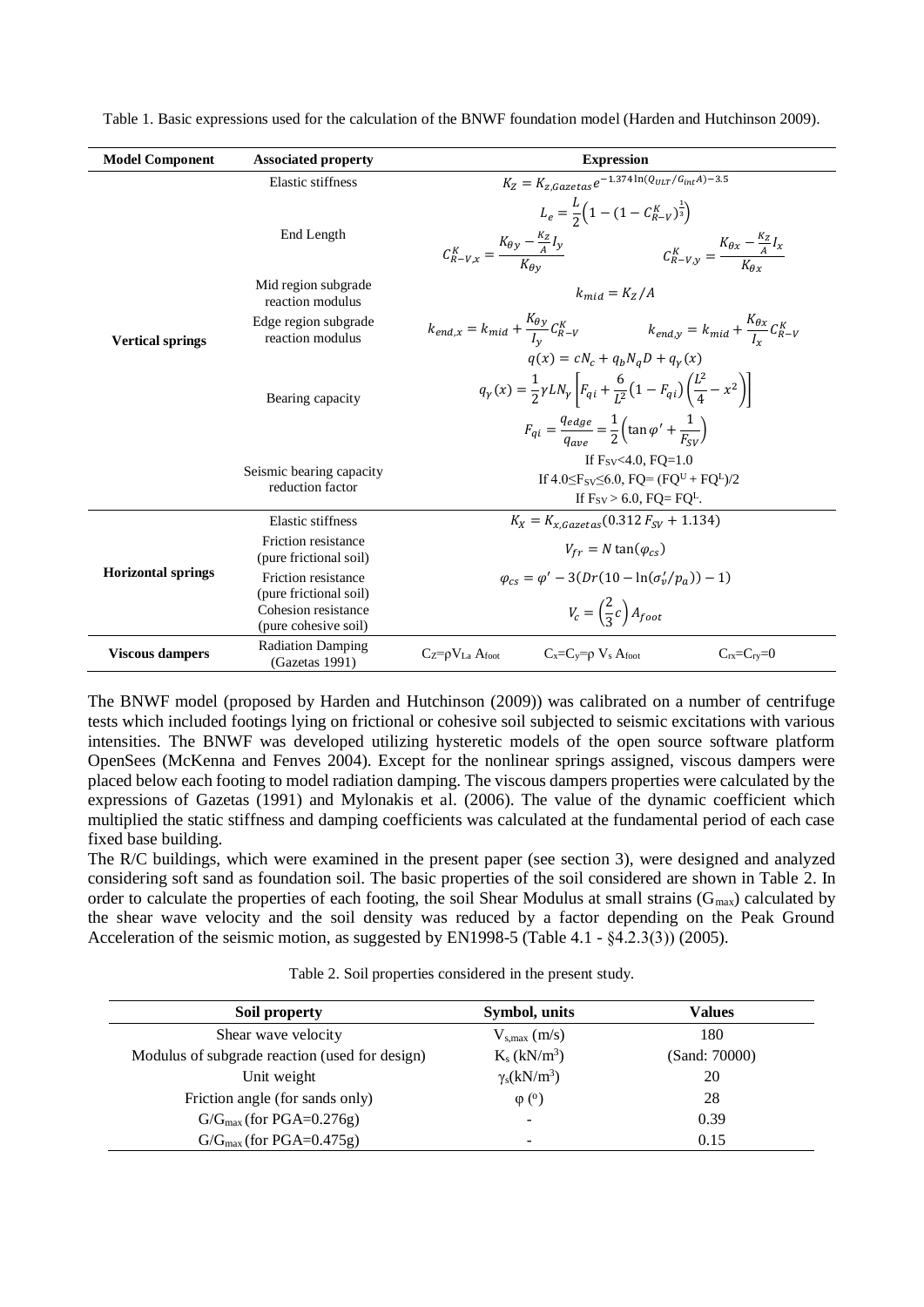#### *2.2 Kinematic soil-structure interaction*

The kinematic soil – structure – interaction component was addressed herein according to the recommendation of Mylonakis et al. (2006) who adopted the expressions originally published by Elsabee et al. (1977). According to them, for embedded foundations subjected to vertical and oblique shear waves, the translational and rotational component of the Foundation Input Motion (FIM) are calculated in the frequency domain as:

$$
U_{\text{FIM}} = U_{\text{free-field}} \cdot I_{U}(\omega) \tag{1a}
$$

$$
I_{U}(\omega) = \begin{cases} \cos\left(\frac{\pi f}{2f_{D}}\right), & f \leq \frac{2}{3}f_{D} \\ 0.5, & f > \frac{2}{3}f_{D} \end{cases}
$$
(1b)

$$
\Phi_{\text{FIM}} = \frac{U_{\text{free-field}}}{B} \cdot I_{\Phi}(\omega)
$$
\n(2a)

$$
I_{\Phi}(\omega) = \begin{cases} 0.2 \cdot \left[ 1 - \cos\left(\frac{\pi f}{2f_D}\right) \right], & f \le f_D \\ 0.2, & f > f_D \end{cases}
$$
 (2b)

In the above expressions, f is the frequency of oscillation,  $f_D=V_s/(4D)$  is the fundamental frequency of a hypothetical soil layer of thickness D, and B is the halfwidth of the foundation. The transfer functions  $I_U(\omega)$ and  $I_{\Phi}(\omega)$ , are defined in the frequency domain. As such, the earthquake time histories obtained on the ground surface of the free field are transformed in the frequency domain through Fast Fourier Transformation (FFT). Their Fourier Amplitude is multiplied by the transfer functions  $I_U(\omega)$  and  $I_\Phi(\omega)/B$  and the FIM (consisting of horizontal translation  $U_{\text{FIM}}$  and rotation  $\Phi_{\text{FIM}}$ ) is obtained in the frequency domain. Subsequently, both  $U_{\text{FIM}}$ and  $\Phi$ <sub>FIM</sub> are transformed back to the time domain through inverse FFT to obtain the time history of the FIM.

#### **3. DATA OF THE NUMERICAL APPLICATIONS**

In this section the data of the numerical applications which were used to demonstrate the influence of kinematic and inertial soil-structure interaction on the R/C buildings' seismic damage level are presented.

#### *3.1 Description of the examined R/C buildings*

For the purposes of the present investigation, two double-symmetric (a 3-storey: "SFxy-3" and a 7-storey: "SFxy-7") R/C buildings, with data supplied in Table 3 and Figure 2 are studied. The buildings have structural system that consists of members in two perpendicular directions (axes x and y, Figure 2). More specifically, the buildings have structural system which is classified to frame systems according to classification of EN1998-1 (§5.2.2.1). Moreover, both buildings are regular in plan and in elevation according to the criteria set by EN1998-1 (§4.2.3).

| <b>Ductility</b><br>class | Concrete                                                              | <b>Steel</b>                                                                  | <b>Slab thickness</b>                                  | <b>Slab vertical loads</b>             | Design spectrum<br>$(EN1998-1)$                                                                                     |
|---------------------------|-----------------------------------------------------------------------|-------------------------------------------------------------------------------|--------------------------------------------------------|----------------------------------------|---------------------------------------------------------------------------------------------------------------------|
| Medium<br>(DCM)           | C20/25<br>$E_c = 3.10^7$ kN/m <sup>2</sup><br>$v=0.2$<br>$w=25kN/m^3$ | <i>S500B</i><br>$E_s = 2.10^8$ kN/m <sup>2</sup><br>$v=0.3$<br>$w=78.5kN/m^3$ | 3-storey<br>building:15cm<br>7-storey<br>building:16cm | Dead: $G=1kN/m^2$<br>Live: $O=2kN/m^2$ | <i>Reference PGA</i> : $a_{gR} = 0.24g$<br><i>Importance class:</i> II $\rightarrow \gamma_{I}=1$<br>Ground type: C |

Table 3. Common design data for the two examined R/C buildings.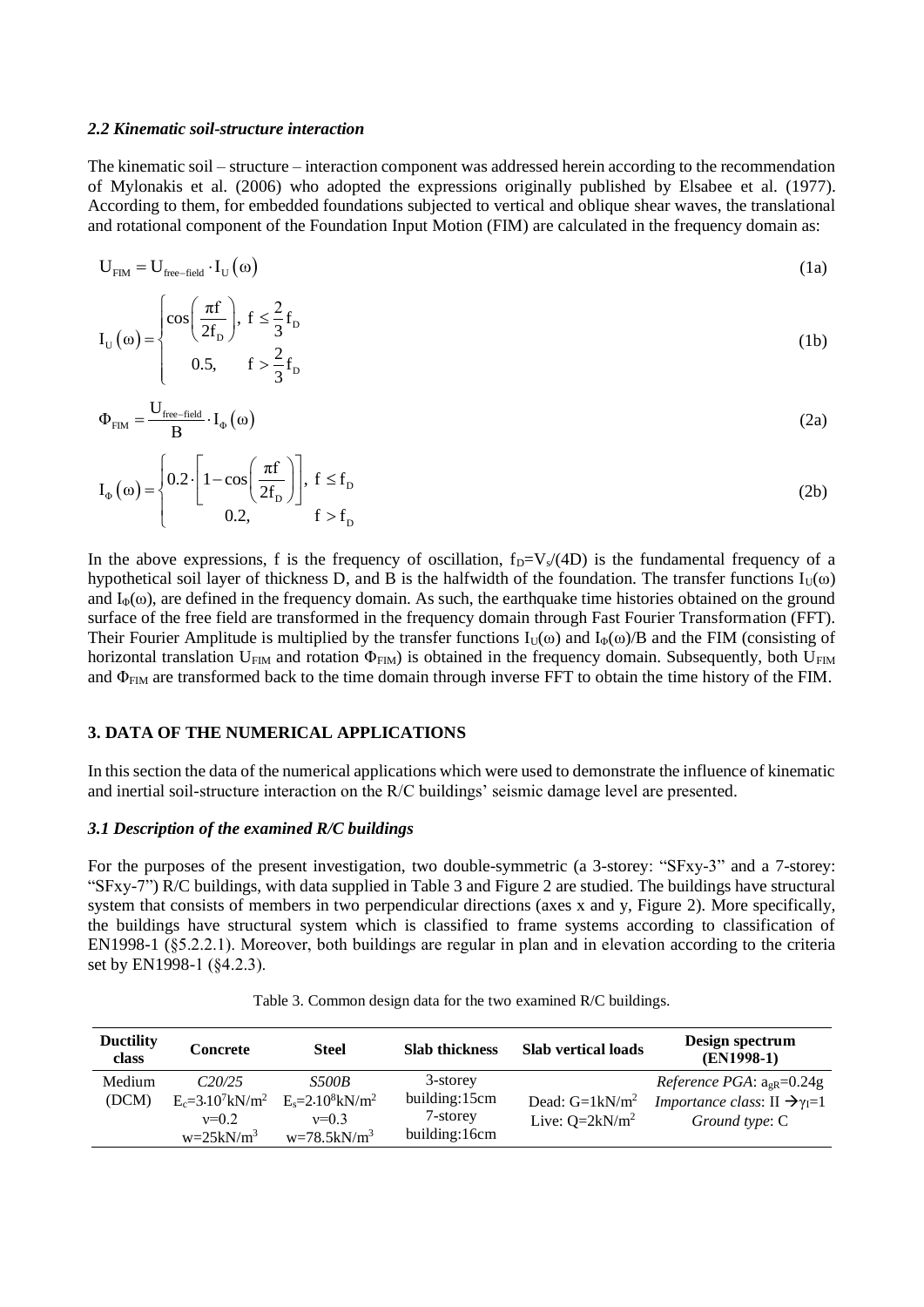

Figure 2. Plan-view, dimensions of the R/C members and foundation system of buildings SFxy-3 (a) and SFxy-7 (b)

#### *3.2 Elastic modeling and design of the structural members*

For the buildings' modeling all basic recommendations of EN1998-1 (§4.3.1), such as the diaphragmatic behavior of the slabs, the rigid zones in the joint regions of beams/columns and the values of flexural and shear stiffness corresponding to cracked R/C elements were taken into consideration. The footings were considered and modelled as fully rigid bodies resting on Winkler-type elastic subgrade. The elastic support of the footings was modelled using a bed of vertical springs, which contribute to their vertical as well as their rotational stiffness (see e.g. Avramidis et al. 2016). The foundation beams were modeled using the usual beam elements. The buildings were analysed for static vertical loads as well as for earthquake loads (taking into consideration the accidental torsion effects) using the modal response spectrum analysis, as defined in EN1998-1. The characteristics of the design spectrum used for the analyses are given in Table 3. The R/C structural elements were designed following the provisions of EN1992-1-1 and EN1998-1. Consequently, a capacity design at frame joints was carried out. Ιt should also be noted that the choice of the dimensions of the structural elements' cross-sections as well as of their reinforcement was made bearing in mind the optimum exploitation of the structural materials strength (steel and concrete). Therefore, the Capacity Ratios CRs (where CR=Design value of internal force/Design strength) of all the critical cross-sections due to bending and shear are close to 1.0.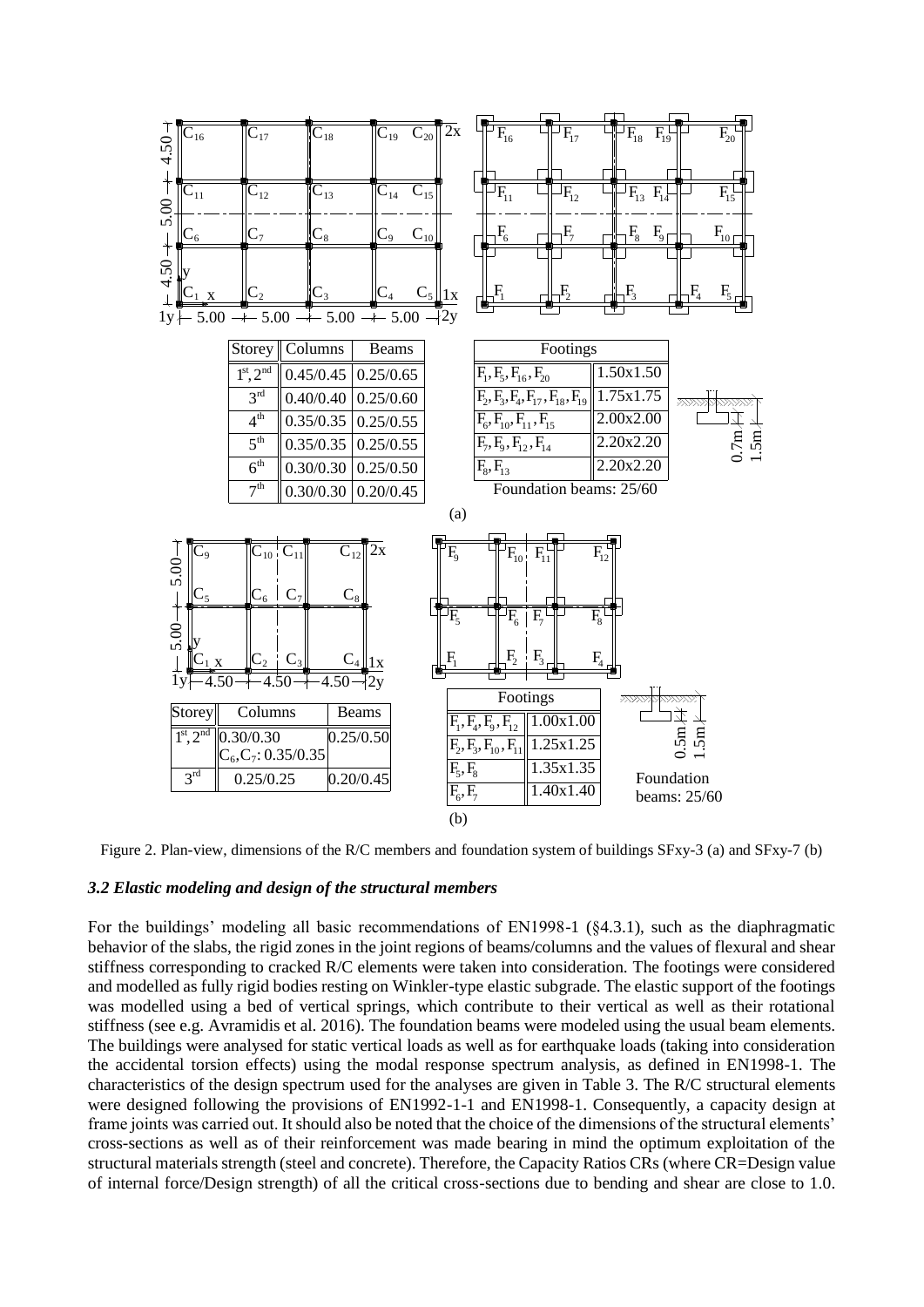The dimensions of footings were selected using as criterion the soil's bearing capacity. This capacity was calculated on the basis of equation (D.2) of Annex D of EN1997-1 (2005). In addition, the strength (bending and shear) capacities of the bodies of footings were checked using the provisions of EN1992-1-1. The professional program for R/C building analysis and design RAF (T.O.L. 2014) was employed in both the analysis and design.

#### *3.3 Modeling of the nonlinear behavior*

For the modeling of the R/C structural elements' nonlinear behavior, force-based beam-column elements were implemented in OpenSees (McKenna and Fenves 2004) using a 5-point Gauss – Lobato integration scheme. Fiber sections, describing exactly the reinforcement detailing were assigned to the beam-column elements whereas appropriate material constitutive laws were utilized for the steel rebar, the unconfined and confined concrete regions respectively.

## *3.4 Earthquake ground motions*

A suite of 19 pairs of horizontal bidirectional earthquake ground motions (9 far-fault (Table 4) and 10 nearfault records (Table 5)) obtained from the PEER (2003) and the European strong motion database (2003) was used as input ground motion for the analyses of the buildings investigated. In order to define whether a ground motion was recorded in the near- or far-field the commonly used distance to the fault is adopted. More specifically, far-fault ground motions are considered the records at more than 15km from the fault trace, as the Uniform Building Code (UBC 1997) suggests. Similarly, the near-fault motions were recorded at less than 15km from the fault trace. At this point, it must be mentioned that there are also alternative criteria of distinguishing seismic motions into near- and far-fault records. Nevertheless, the above criterion was employed in the present paper, as it is one of the most common used criteria in relevant papers (e.g. Alavi and Krawinkler 2001, Iervolino and Cornell 2005). The seismic excitations, which have been chosen from worldwide wellknown sites with strong seismic activity, were recorded on Soil Type C according to EN1998-1 and have magnitudes (M<sub>s</sub>) between 5.7 and 7.6. The ground motion set employed is intended to cover a variety of conditions regarding tectonic environment (the chosen seismic records correspond to three different fault types: strike slip, normal, reverse), modified Mercalli intensity and distance to fault rupture, thus representing a wide range of intensities and frequency content.

The horizontal recorded accelerograms of each ground motion were transformed to the corresponding uncorrelated ones rotating them about the vertical axis by the angle  $\theta_0$  (Equation 3) (Penzien and Watabe 1975). Then, the pairs of the uncorrelated accelerograms have been used as seismic input for the analyses of the structures, as ASCE/41-06 (2007) proposes. The characteristics of the input ground motions are shown in aracteristics of the input gr<br>
e recorded components p, wl<br>  $\begin{pmatrix} t_{\text{tot}} \\ 0 & (t) \cdot \alpha & (t)dt \end{pmatrix}$   $i = x, y$ 

Tables 4 and 5 along with the correlation factor of the recorded components p, which is given by Equation 3:  
\n
$$
p = \frac{\sigma_{xy}}{(\sigma_{xx} \cdot \sigma_{yy})^{1/2}}, \tan \theta_o = \frac{2\sigma_{xy}}{\sigma_{xx} - \sigma_{yy}} \quad \text{with} \quad \sigma_{ij} = \frac{1}{t_{tot}} \cdot \begin{pmatrix} t_{tot} \\ \int a_i(t) \cdot a_j(t) dt \\ 0 \end{pmatrix} \quad i = x, y \tag{3}
$$

where  $\alpha_x(t)$  and  $\alpha_y(t)$  are the recorded ground accelerations along the two horizontal directions of the ground motion;  $\sigma_{xx}$ ,  $\sigma_{yy}$  are the quadratic intensities of  $\alpha_x(t)$  and  $\alpha_y(t)$  respectively;  $\sigma_{xy}$  is the corresponding cross-term;  $t_{\text{tot}}$  is the duration of the motion.

Moreover, in order to account for two different seismic intensities corresponding to certain performance levels suggested by EN1998-3 (§2.1) (2005), the accelerograms were scaled to two different values of Peak Ground Acceleration (PGA). More specifically, the scaling factors adopted in the present study correspond to the following performance levels:

α) Performance level of Significant Damage (SD). According to EN1998-3 (§2.1(3)P) this performance level corresponds to a reference return period of 475 years, which, in turn, corresponds to  $PGA=a<sub>g</sub>$ :  $S=0.276g$ , where  $a<sub>g</sub>=0.24g$  and S=1.15 are the design ground acceleration and the soil factor respectively used for the elastic analysis of buildings (EN1998-1 (§3.2.1(3) and §2.1(4)) and the Greek National Annex). So, in this case the 19 pairs of accelerograms were scaled to PGA=0.276g.

b) Performance level of Near Collapse (NC). According to EN1998-3 (§2.1(3)P) this performance level corresponds to a reference return period of 2475 years, which, in turn, corresponds to PGA=1.72 $\cdot$ ag·S=0.475g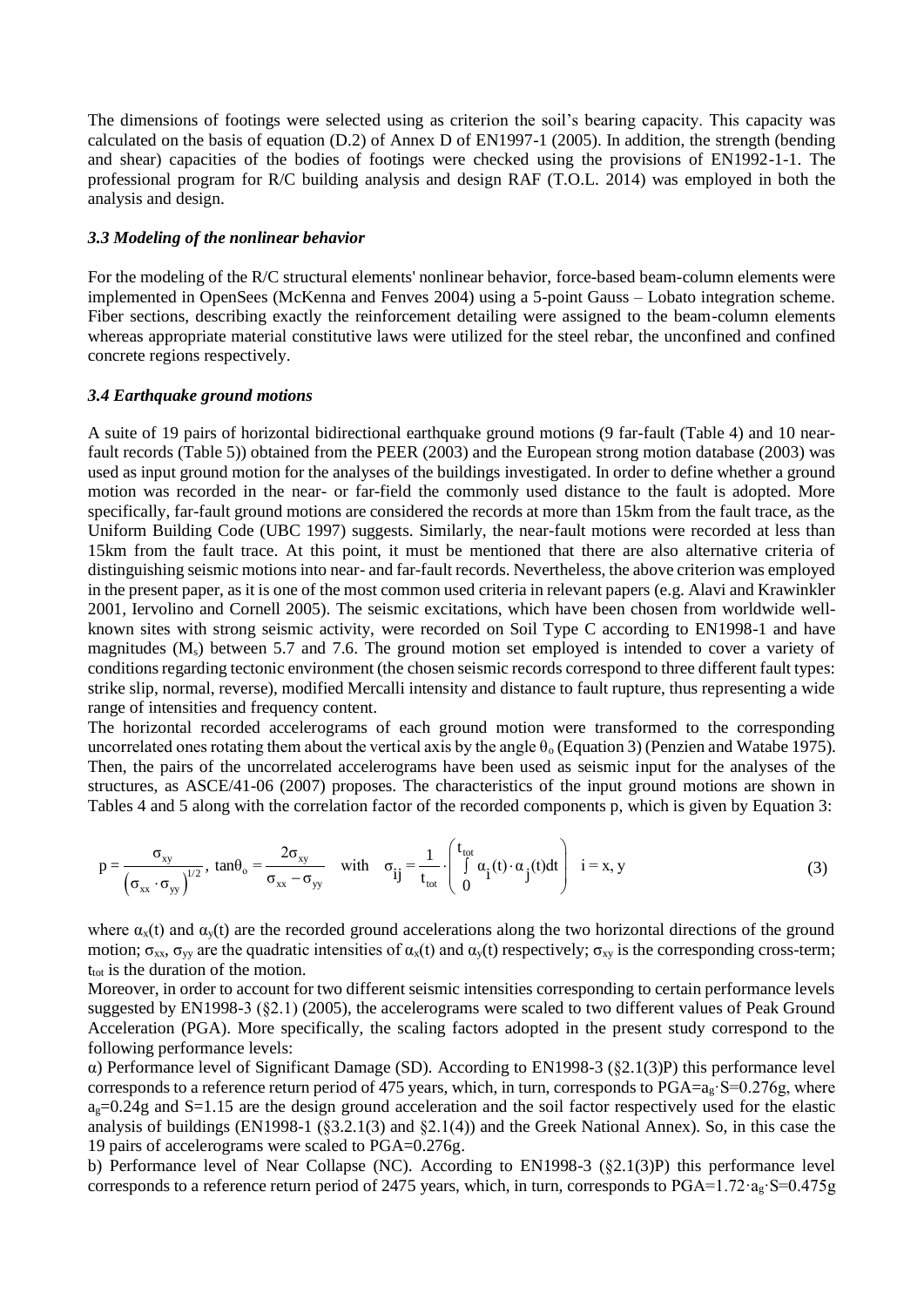(EN1998-1 (§3.2.1(3) and §2.1(4)) and the Greek National Annex). So, in this case the 19 pairs of accelerograms were scaled to PGA=0.475g.

| N <sub>0</sub> | Date       | <b>Earthquake name</b>  | $(M_s)$ |       | number fault (Km) | <b>Magnitude Station Distance to Component</b><br>$(\text{deg})$ | $\textbf{PGA}$ (g) | Corr. factor<br>$p(\%)$ |
|----------------|------------|-------------------------|---------|-------|-------------------|------------------------------------------------------------------|--------------------|-------------------------|
|                | 15/10/1979 | <b>Imperial Valley</b>  | 6.9     | 6624  | 28.7              | 012/282                                                          | 0.270/0.254        | $-18.63$                |
|                | 18/10/1989 | Loma Prieta             | 7.1     | 1028  | 28.2              | 090/180                                                          | 0.247/0.215        | $-12.02$                |
| 3              | 01/10/1987 | <b>Whittier Narrows</b> | 5.7     | 24303 | 25.2              | 000/090                                                          | 0.221/0.124        | $-9.19$                 |
| 4              | 17/01/1994 | Northridge              | 6.7     | 90063 | 25.4              | 177/267                                                          | 0.357/0.206        | $-4.80$                 |
|                | 17/01/1994 | Northridge              | 6.7     | 90091 | 30                | 020/110                                                          | 0.474/0.439        | $-6.36$                 |
| 6              | 15/10/1979 | <b>Imperial Valley</b>  | 6.9     | 6605  | 43.6              | 262/352                                                          | 0.238/0.351        | 5.92                    |
|                | 18/10/1989 | Loma Prieta             | 7.1     | 57382 | 16.1              | 000/090                                                          | 0.417/0.212        | 5.98                    |
| 8              | 17/01/1994 | Northridge              | 6.7     | 90054 | 30.9              | 155/245                                                          | 0.465/0.322        | $-10.16$                |
| 9              | 17/01/1994 | Northridge              | 6.7     | 90022 | 36.9              | 090/180                                                          | 0.290/0.264        | $-6.95$                 |

Table 4. Far-fault ground motions recorded on Soil Type C according to EN1998-1.

Table 5. Near-fault ground motions recorded on Soil Type C according to EN1998-1.

| N <sub>0</sub> | Date       | <b>Earthquake name</b> | $(M_s)$                      |       | number fault (Km) | <b>Magnitude Station Distance to Component</b><br>$(\text{deg})$ | PGA(g)      | Corr. factor<br>p(%) |
|----------------|------------|------------------------|------------------------------|-------|-------------------|------------------------------------------------------------------|-------------|----------------------|
|                | 17/01/1994 | Northridge             | 6.7                          | 90057 | 13                | 000/270                                                          | 0.410/0.482 | $-14.63$             |
| $\mathfrak{D}$ | 17/01/1994 | Northridge             | 6.7                          | 90006 | 12.3              | 000/090                                                          | 0.303/0.443 | $-3.28$              |
| 3              | 01/10/1987 | Whittier Narrows       | 5.7                          | 90077 | 10.8              | 048/318                                                          | 0.426/0.443 | $-8.09$              |
| 4              | 25/04/1992 | Cape Mendocino         | 7.1                          | 89156 | 9.5               | 000/090                                                          | 0.590/0.662 | $-11.48$             |
| 5              | 20/09/1999 | Chi-Chi, Taiwan        | 7.6                          | 101   | 2.94              | N/W                                                              | 0.251/0.202 | $-32.97$             |
| 6              | 20/09/1999 | Chi-Chi, Taiwan        | 7.6                          | 079   | 10.04             | N/W                                                              | 0.393/0.742 | $-7.17$              |
|                | 20/09/1999 | Chi-Chi, Taiwan        | 7.6                          | 103   | 4.01              | N/W                                                              | 0.162/0.134 | $-10.49$             |
| 8              | 20/09/1999 | Chi-Chi, Taiwan        | 7.6                          | 101   | 11.14             | N/W                                                              | 0.440/0.353 | $-3.68$              |
| 9              | 13/03/1992 | Erzincan, Turkey       | $\qquad \qquad \blacksquare$ | 95    | 2.0               | $N-S/E-W$                                                        | 0.515/0.496 | 29.84                |
| 10             | 18/10/1989 | Loma Prieta            | 7.1                          | 47380 | 12.7              | 000/090                                                          | 0.367/0.322 | 26.38                |

# **4. ANALYSES RESULTS**

The two examined R/C buildings presented were analyzed by Nonlinear Time-History Analysis (NTHA) for each one of the 19 earthquake ground motions taking into account the design vertical loads of the structures. The analyses were performed with the aid of the computer program OpenSees. Two SSI approaches were followed: one considering both kinematic and inertial SSI and one considering only the inertial part of SSI. As a consequence, a total of 152 NTHA (2 buildings x 2 performance levels x 2 SSI approaches x 19 earthquake records) were conducted in the present study.

For each ground motion, the damage state of the two buildings was determined. The seismic performance is expressed in the form of the Maximum Interstorey Drift Ratio (MIDR), which has been chosen, since it lumps the existing damage in all the cross-sections in a single value. So, it has been used by many researchers for the damage assessment of structures. The MIDR, which is generally considered an effective indicator of global structural and nonstructural damage of R/C buildings (Gunturi and Shah 1992, Naeim 2011) corresponds to the maximum drift among the perimeter frames. In order to demonstrate the effect of SSI on the damage state of the buildings, the index Soil-Structure-Interaction Damage Ratio (SSIDR) is defined as (Sotiriadis et al. 2017):

$$
SSIDR = \frac{MIDR_{\text{ss1}}}{MIDR_{\text{fixed-base}}} \tag{4}
$$

The SSIDR values were calculated for each pair of earthquake recording and the average value of them is reported.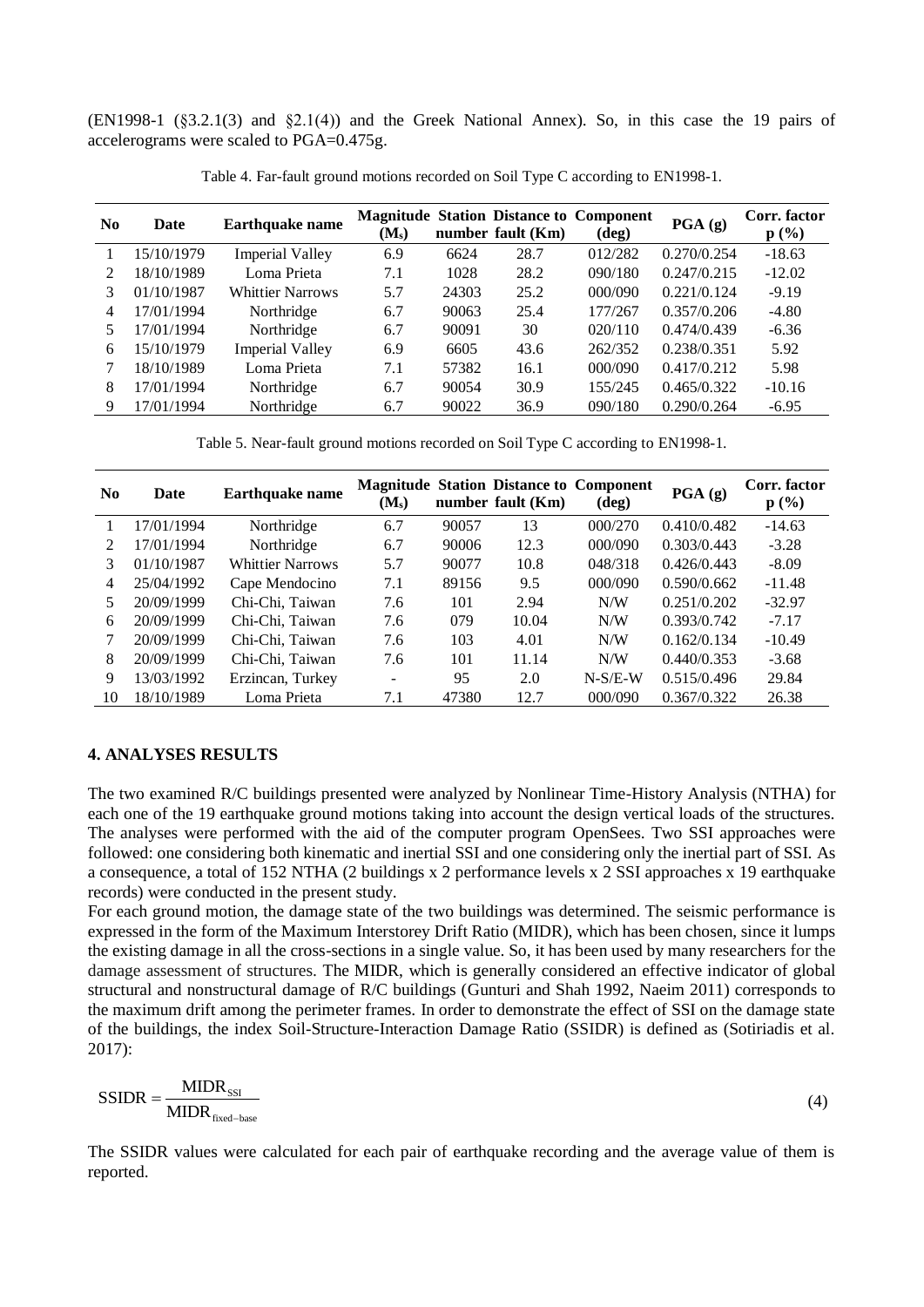

Figure 3. Average SSIDR values of SFxy-3 for all records (a), the Near Fault records (b), and the Far Fault records (c)

In Figure 3 the SSIDR values of the 3-storey frame building (SFxy-3) are shown. Looking at the average SSIDR values of all records, it is observed that consideration of both kinematic and inertial SSI leads to average SSIDR values slightly below unity for the SD performance level implying a favorable effect of SSI. On the other hand, for the NC performance level the average SSIDR is larger than unity implying a detrimental effect of SSI. The difference between the two cases lies, except for the larger seismic intensity for the NC performance level, in the fact that the soil in the latter case is much softer than the former due to the wave passage effects, as suggested in Table 2. Thus, proper estimation of such effects should be carefully assessed as superficial treatment of them may result in misleading outcome.

Furthermore, it is of high significance to note that when only inertial SSI effects are taken into account (together with the free field ground surface acceleration time history as seismic input), the average SSIDR values are highly increased with respect to unity for both SD and NC performance levels, implying a detrimental effect of SSI. The difference between this approach, which is quite common when SSI is considered, and the complete SSI approach (kinematic + inertial) is around 50% regarding the SSIDR and leads to completely different assessment outcome. When the resulting SSIDR values are distinguished according the record type, i.e. far fault or near fault, it is observed that the former lead to unfavorable effects of SSI whereas the opposite stands for the latter. In the case of the inertial SSI only, the SSIDR values are always larger than unity no matter the seismic record type, however, the far fault records give significantly higher values.



Figure 4. Average SSIDR values of SFxy-7 for all records (a), the Near Fault records (b), and the Far Fault records (c)

Figure 4 presents the SSIDR values of the 7-storey frame building (SFxy-7). The observations made for this case are similar to the ones referring to the 3-storey frame building with one exception. Regarding the NC performance level, the average SSIDR value when considering both kinematic and inertial SSI is below unity whereas for the SD performance level the SSIDR value is slightly above unity. This fact does not follow the trend shown in the 3-storey building case which was attributed to excessive softening of the soil due to wave passage effects. However, when only inertial SSI effects are taken into consideration the SSIDR values for the SD and NC performance support the trend observed in the 3-storey building case. What may lead to differentiation of the complete SSI case of the 7-storey frame building is the presence of rocking components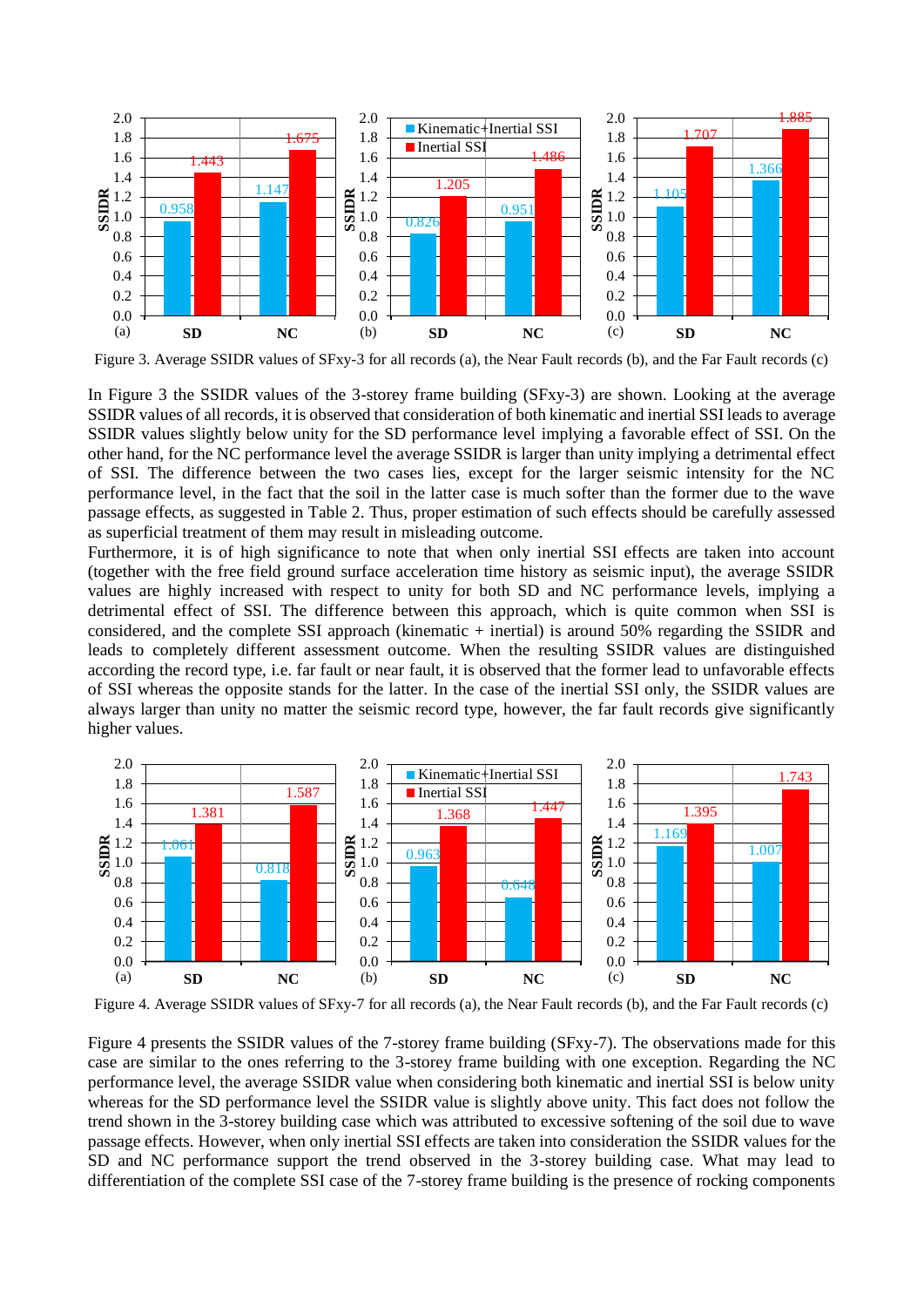of the Foundation Input motion. Since the 7-storey building is much higher than the 3-storey building, the rocking components of the seismic action may impose to the foundation significant inelastic deformation. This is shown in Table 6 where the average residual foundation settlements are presented. Residual settlements are indicative of the inelastic response of the foundation soil. Although, the seismic input in the complete SSI approach is lower compared to the inertial SSI and the fixed base approach (see Figure 5), the footing residual settlements for the NC performance level is practically the same giving to the above perception some meaning regarding the effect of the rotational component of the Foundation Input motion. This phenomenon leads to a 94% difference between the average SSIDR values for the NC performance level whereas for the SD performance level this difference is limited to around 30%.

Regarding the comparison of SSIDR values between the two buildings, it is observed that for the SD performance level, the SSIDR value of the 7-storey building is increased with respect to the 3-storey building by about 10.3%. On the contrary, for the NC performance level the average SSIDR value of the 7-storey building is decreased with respect to the 3-storey building by about 29 %. When considering only inertial SSI the average SSIDR value of the 7-storey building in comparison to the 3-storey building is decreased by 4-5% for both performance levels.



Figure 5. Average response spectrums of Far Fault records (a) and Near Fault records (b)

Figure 5 shows the average response spectrum of the free field ground motion and the Foundation Input Motions (FIM) for both the far fault and near fault records. The response spectrum  $[S_{\text{aFIM}}(T)]$  for the FIMs was calculated considering both the translational and the rocking component as:

$$
S_{aFIM}(T) = S_{UFIM}(T) + S_{\Phi FIM}(T) \cdot H_{eff}
$$
\n(5)

In the above equation,  $S_{UFM}(T)$  is the response spectrum of the translational component of the FIM,  $S_{\phi FIM}(T)$ is the response spectrum of the rocking component of the FIM and Heff is the effective height of a SDOF oscillator simulating the actual building (it was taken  $0.7 \cdot H_{tot}$ ). As one can observe, the average seismic input at the Foundation level due to kinematic SSI is decreased with respect to the free field seismic input even for low embedment depth as the one considered here. The reduced seismic input level partly explains the lower than unity values of SSIDR and the lower SSIDR values of the complete SSI approach compared to the inertial SSI approach.

The results reported herein, qualitatively agree with the conclusions made in Mahsuli and Ghannad (2009) and Ghandil and Behnamfar (2017). The former reported the ductility demands of SDOF systems including complete SSI and inertial SSI only. They noted that even for small embedment depths a slight increase of ductility demand may occur due to SSI (rocking component of the FIM) especially for soft foundation soils. However, they used an equivalent linear approach for the foundation soil response considering only the wave passage effects as the cause of soil inelasticity. In the study presented herein, foundation soil inelasticity can occur due to inertial loads transmitted by the superstructure as well. Ghandil and Behnamfar (2017) conducted SSI analyses, using the direct method, on multistory steel Moment Resisting Frames lying on soft soil and reported the ductility demands and interstorey drifts. The interstorey drifts reported for structures similar to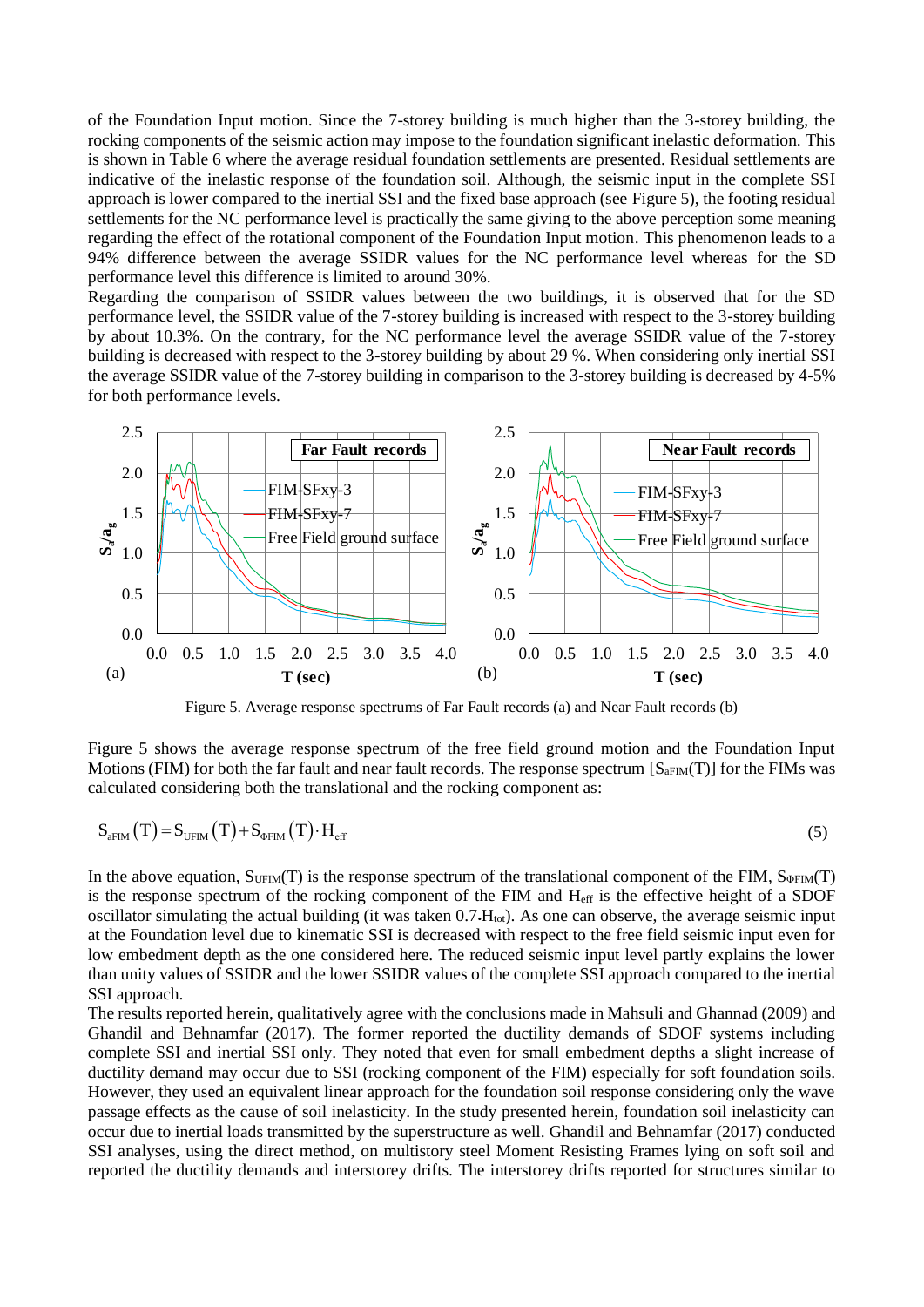the ones presented herein compared to a fixed base approach analysis, agree with ones reported in the present study.

Table 6 presents the average residual settlements of the foundation (Sres,avg) for each analysis case. Residual settlements can qualitatively define the extent of foundation nonlinear response experienced during an earthquake (Nakano et al. 2004). As observed, for the SD performance level no significant residual settlements result for both the 3 and 7-storey building. This should be expected considering that the design of the buildings was based on such a performance level. However, occurrence of residual displacement indicates that, even instantly, the soil bearing capacity below the foundation was mobilized. Also, the residual settlements resulting from the Inertial SSI are larger than the corresponding ones coming from the complete SSI approach by 142% and 55.5 % for the 3 and 7-storey respectively. This difference seems reasonable considering the difference in base seismic excitation between the two approaches, as shown in Figure 5. Regarding the NC performance level, the foundation residual settlements resulting from both approaches are quite similar for both buildings. Considering the fact that the seismic input of the Inertial SSI approach is obviously larger than that of the complete SSI approach, one may imply that when the FIM is implemented instead of the ground surface free field motion, the rocking component greatly affects the response of the foundation and hence the entire structural system. In any case considered herein, the residual settlements observed do not indicate significant damage on the foundation (Nakano et al. 2004).

| <b>Building:</b>      | $SFxv-3$                                         |                 |                                              |                 | $SFxy-7$                                     |                 |                                     |                               |
|-----------------------|--------------------------------------------------|-----------------|----------------------------------------------|-----------------|----------------------------------------------|-----------------|-------------------------------------|-------------------------------|
| Performance<br>level: | <b>SD</b>                                        |                 | NC                                           |                 | SD                                           |                 | <b>NC</b>                           |                               |
| <b>SSI</b> effects:   | <b>Kinematic</b><br>$\ddot{}$<br><b>Inertial</b> | <b>Inertial</b> | <b>Kinematic</b><br>$\pm$<br><b>Inertial</b> | <b>Inertial</b> | <b>Kinematic</b><br>$\pm$<br><b>Inertial</b> | <b>Inertial</b> | <b>Kinematic</b><br><b>Inertial</b> | <b>Inertial</b><br><b>SSI</b> |
| $S_{res, avg}(m)$     | 0.0019                                           | 0.0046          | 0.027                                        | 0.026           | 0.0108                                       | 0.0168          | 0.033                               | 0.0353                        |

# **5. CONCLUSIONS**

The present study investigates the effect of kinematic and nonlinear Soil-Structure-Interaction (SSI) on the seismic response of low and mid-rise frame buildings supported on soft soil  $(V_{s,max}=180 \text{ m/s})$ . For this purpose, two double symmetric R/C buildings were studied. For the modeling of the buildings' foundation the Beam on Nonlinear Winkler Foundation model was implemented whereas well known analytical expressions to account the kinematic SSI were implemented. Two SSI approaches were followed: one considering both kinematic and inertial SSI and one accounting for only inertial SSI together with the free field ground surface records as seismic input. The buildings were subjected to 19 bidirectional earthquake strong motions (9 far-fault and 10 near-fault records), for which Nonlinear Time History Analyses (NTHA) were conducted. The accelerograms of each record were scaled to two different seismic intensities corresponding to certain performance levels suggested by EN1998-3 using appropriate scaling factors. The damage state of the buildings was expressed through the Maximum Interstorey Drift Ratio (MIDR). The comparative assessment of the results led to the following conclusions:

- The effect of the kinematic part of SSI is significant even for small embedment depth.
- The performance level considered is important as it may affect the implying role of Soil-Structure-Interaction (favorable or unfavorable).
- Accounting only for inertial nonlinear SSI leads to significantly increased SSIDR compared to the complete SSI approach and may cause a different assessment outcome.
- In this study, the selected Far fault records resulted in detrimental effects of SSI whereas the Near fault records resulted in beneficial effects giving SSIDR values below unity.
- The rocking components of the FIM, for the NC performance level, may lead to inelastic response of traditionally designed foundations of mid-rise buildings which results into limitation of the damage level on the superstructure.

Finally, it should be noted that the aim of the present paper is a pilot approach to the estimation of the seismic damage level of buildings taking into consideration the kinematic and inertial SSI effects. Therefore, the above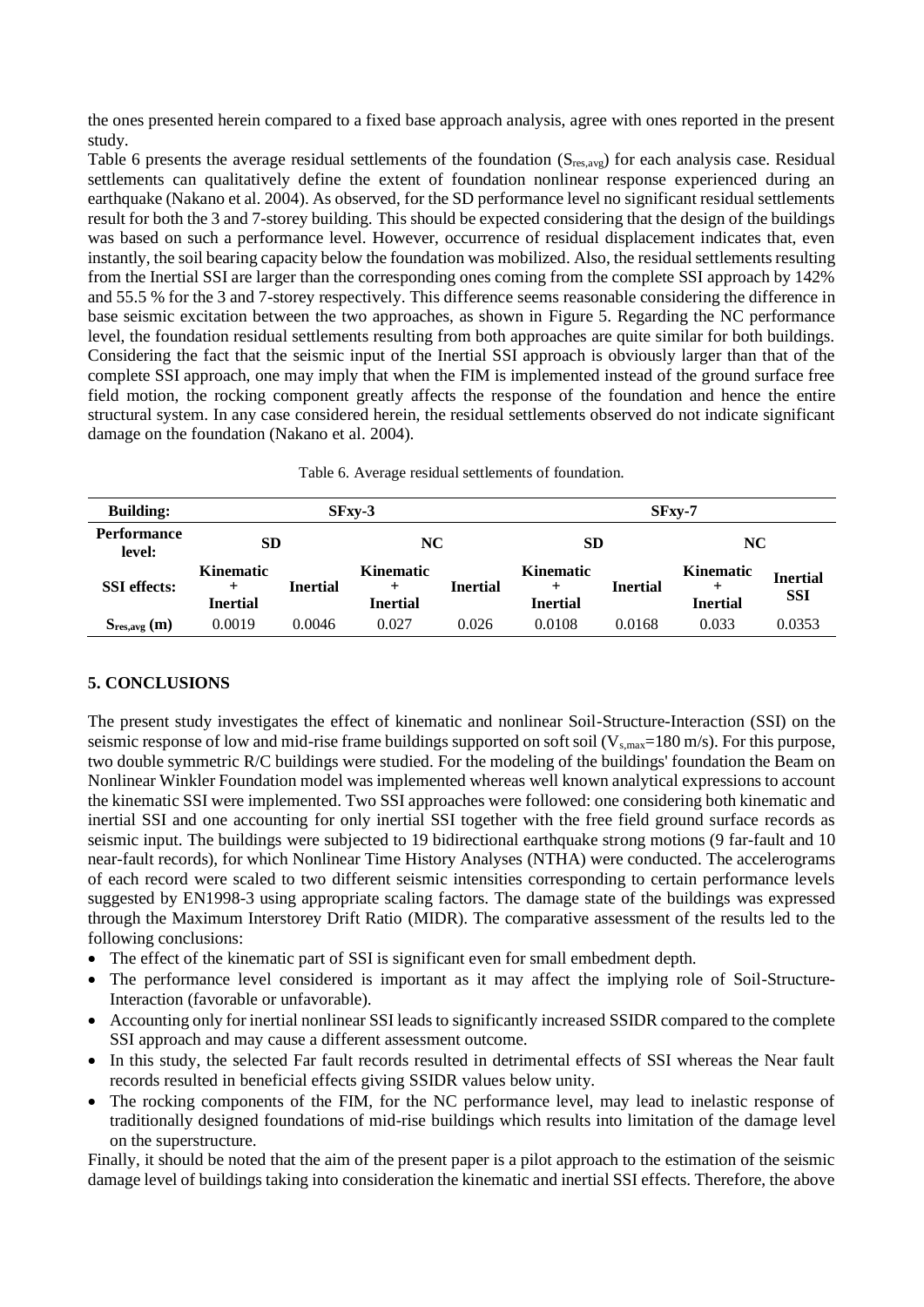conclusions refer to the systems studied above and are limited within the framework of the assumptions made. Such assumptions include the calculation of the shallow foundation impedances at a specific frequency (i.e. the fundamental frequency of the fixed base structures) instead of the entire frequency range of engineering interest, the ignorance of the interaction between the foundation link beams with the soil and the lack of consideration of the infill wall to the stiffness characteristics of the structures.

## **6. ACKNOWLEDGMENTS**

This research was financially supported by the General Secretariat for Research and Technology (GSRT) and the Hellenic Foundation for Research and Innovation (HFRI). This support is highly appreciated.

# **7. REFERENCES**

Alavi B and Krawinkler H (2001). Effects of near-fault ground motions on frame structures. Blume center report #138. Stanford (CA): 301p.

ASCE/SEI 41-06 (2007). Seismic Rehabilitation of Existing Buildings. American Society of Civil Engineers, ASCE.

Avramidis I, Athanatopoulou A, Morfidis K, Sextos A, Giaralis A (2016). Eurocode-Compliant Seismic Analysis and Design of R/C Buildings: Concepts, Commentary and Worked Examples with Flowcharts. Geotechnical, Geological and Earthquake Engineering, Springer, DOI 10.1007/978-3-319-25270-4.

EN1992-1-1 (2005). Design of Concrete Structures, Part 1-1: General rules and rules for buildings. European Committee for Standardization, Brussels.

EN1998-1 (2005). Design of structures for earthquake resistance – Part 1: General rules, seismic actions and rules for buildings. European Committee for Standardization, Brussels.

EN1998-3 (2005). Design of structures for earthquake resistance – Part 3: Assessment and retrofitting of buildings. European Committee for Standardization, Brussels.

EN1998-5 (2005). Design of structures for earthquake resistance - Part 5: Foundations, retaining structures and geotechnical aspects. European Committee for Standardization, Brussels.

EN1997-1 (2005). Geotechnical design - Part 1: General rules. European Committee for Standardization, Brussels.

European Strong Motion Database (2003), [http://www.isesd.hi.is/ESD Local/frameset.htm](http://www.isesd.hi.is/ESD%20Local/frameset.htm)

Elsabee F, Morray JP, Roesset JM (1977). Dynamic behavior of embedded foundations. Research Report R77-33, MIT.

Gazetas G (1991). Formulas and Charts for impedances of surface and Embedded Foundations. *Journal of Geotechnical Engineering*, 117(9): 1363-1381.

Ghandil M and Behnamfar F, (2017). Ductility Demands of MRF structures on Soft Soil considering Soil-Structure-Interaction. *Soil Dynamics and Earthquake Engineering*, 92: 203 – 214.

Gunturi SKV and Shah HC (1992). Building specific damage estimation. In: *Proceedings of 10th world conference on earthquake engineering*, Madrid. Rotterdam, pp 6001–6006

Harden CW and Hutchinson TC (2009). Beam – on – Nonlinear – Winkler – Foundation Modelling of Shallow, Rocking – Dominated Footings. *Earthquake Spectra*, 25(2): 277-300.

Iervolino I and Cornell CA (2005). Record selection for seismic analysis of structures. *Earthquake Spectra*, 21(3): 685- 713.

Kausel E, Whitman RV, Morray JP, Elsabee F (1978). The spring method for embedded foundations. Nucl Eng Des, 48: 377–92.

Lin Y and Miranda E (2008). Kinematic Soil-Structure-Interaction effects on maximum inelastic displacement demands on SDOF systems. *Bulletin of Earthquake Engineering*, 6: 241 – 259.

Mahsuli M and Ghannad MA (2009). The effect of foundation embedment on inelastic response of structures. *Earthquake Engineering and Structural Dynamics*, 38: 423 – 437.

Matinmanesh H and Saleh AM (2011). Seismic Analysis on Soil-Structure-Interaction of Buildings over Sandy Soil. *Procedia Engineering*, 14: 1737-1743.